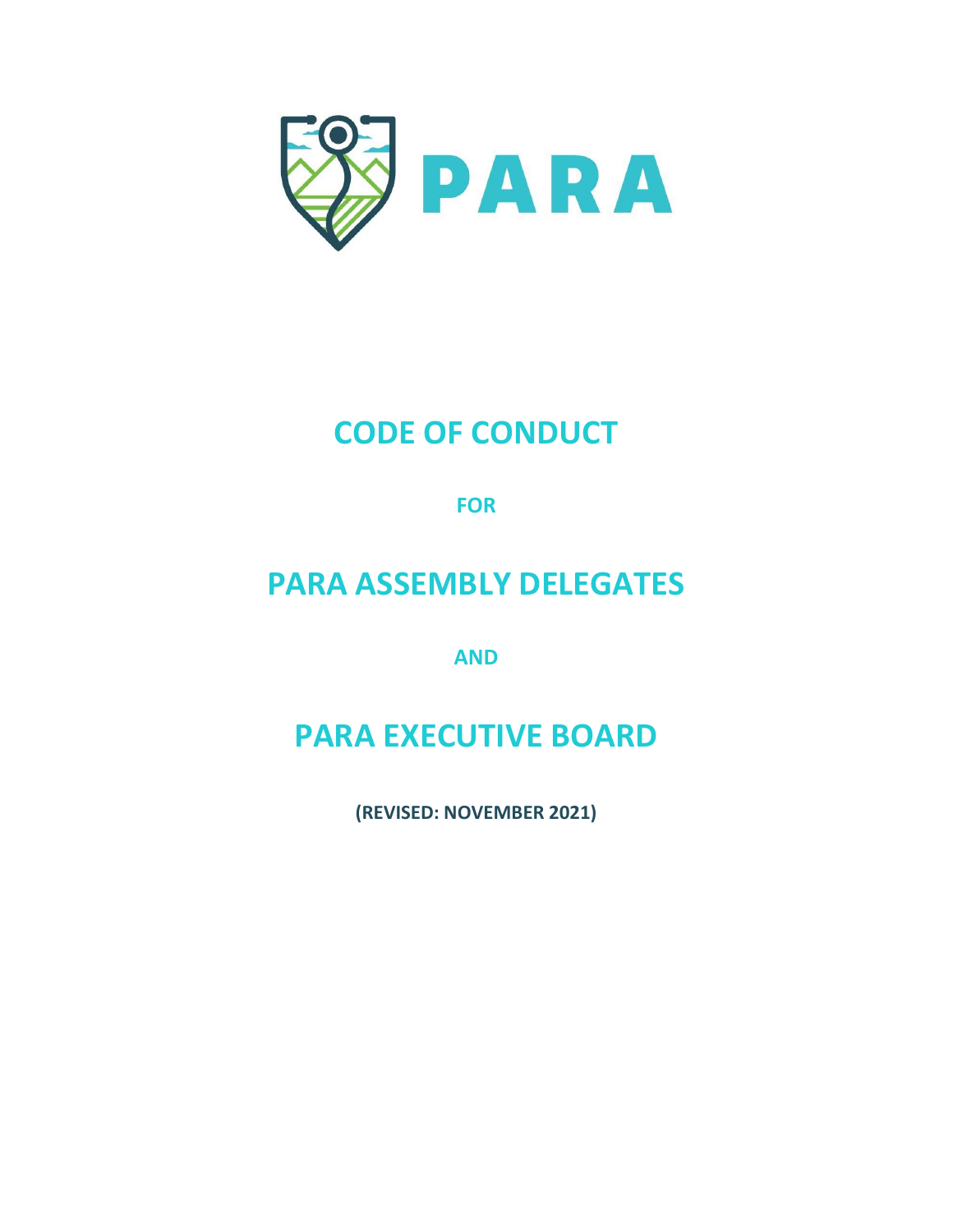## INDEX

| 1.  | Preamble                                 | 3 |
|-----|------------------------------------------|---|
| 2.  | <b>General Principles</b>                | 3 |
| 3.  | <b>Member in Good Standing</b>           | 3 |
| 4.  | <b>Compliance with the Law</b>           | 3 |
| 5.  | <b>Conflict of Interest</b>              | 3 |
| 6.  | <b>Confidential Information</b>          | 4 |
| 7.  | <b>Gifts and Entertainment</b>           | 4 |
| 8.  | <b>Responsibilities and Expectations</b> | 4 |
| 9.  | <b>President as Spokesperson</b>         | 5 |
| 10. | <b>Meetings with External Partners</b>   | 5 |
| 11. | <b>Breaches of the Code of Conduct</b>   | 5 |
| 12. | <b>Additional PARA Member Policies</b>   | 5 |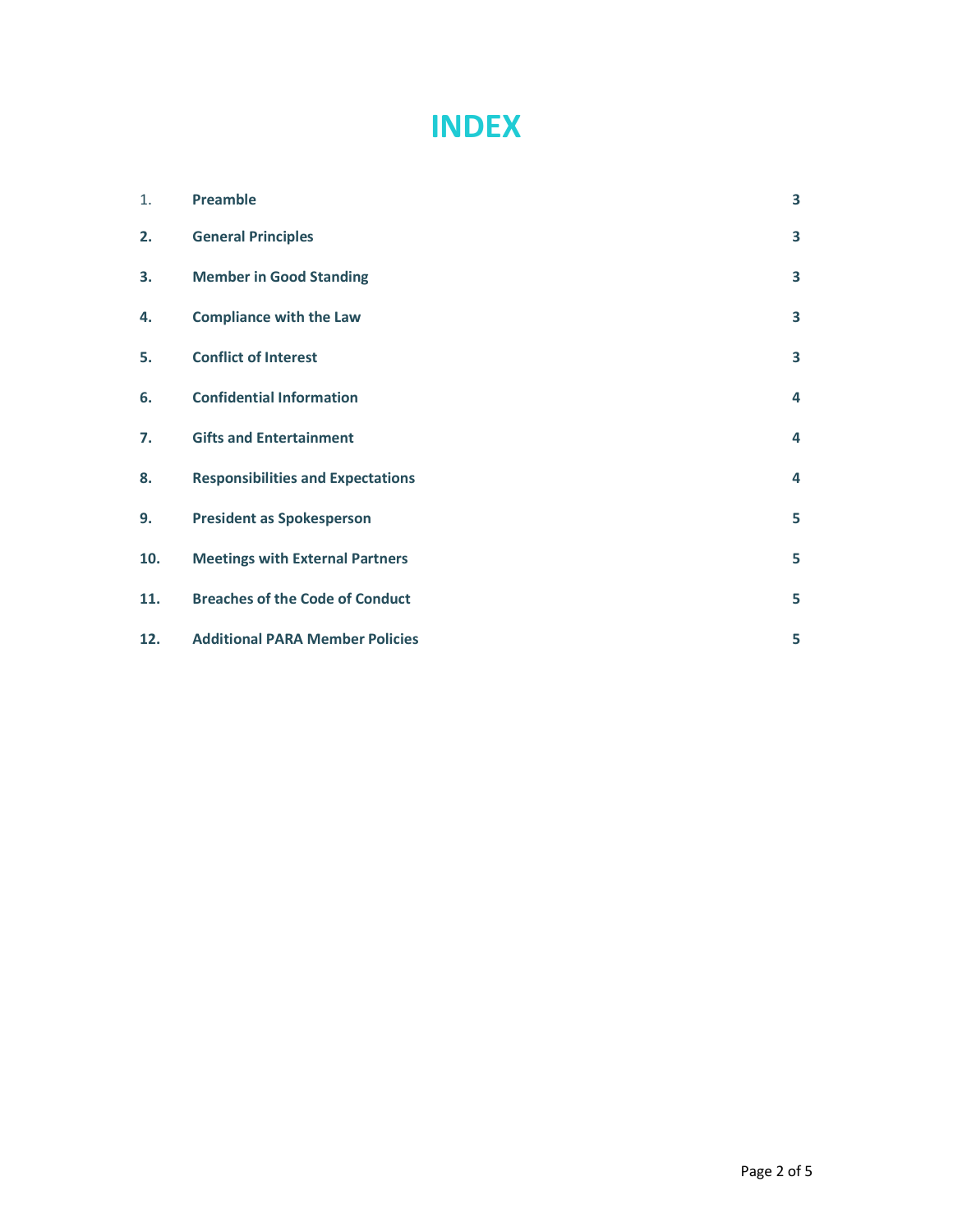### PARA Code of Conduct

#### 1. Preamble

The PARA Code of Conduct is meant to provide general guidance on standards of conduct. The document addresses many areas of concern, but is not designed to be exhaustive in nature. This Code of Conduct for the PARA Assembly and the PARA Executive Board strives to provide a definition and framework for the appropriate behaviour and responsibility for Assembly delegates and Executive Board members. This Code of Conduct for the PARA Assembly and PARA Executive Board applies to all members of the PARA Assembly and the PARA Executive Board.

#### 2. General Principles

PARA Assembly delegates and PARA Executive Board members are committed to the following general principles:

- a) Fidelity
	- Abide by the PARA Code of Conduct
	- Adhere to the established rules of order of the PARA Assembly and PARA Executive Board
- b) Integrity:
	- Pursue the interests of PARA
	- Avoid intentional misrepresentation or distortion of the facts
- c) Rights and dignity:
	- Respect the rights of others for privacy, confidentiality, and self determination
	- Respect the right of others to freedom of expression and inquiry
	- Celebrate diversity

#### 3. Member in Good Standing

PARA Assembly delegates and PARA Executive Board members will abide with all the rules and regulations of PARA, including but not limited to those established in the PARA Bylaws.

#### 4. Compliance with the Law

PARA Assembly delegates and PARA Executive Board members shall comply with all applicable provisions of laws and regulations. No PARA Assembly delegate or PARA Executive Board member shall commit or condone an illegal act or instruct another individual to do so.

#### 5. Conflict of Interest

Conflict of interest occurs when there is a reasonable perception that the ability to exercise the duty of a PARA Assembly delegate or PARA Executive Board member is affected by the private interests of the Delegate or Board member. In the event that a delegate or director has a real or perceived conflict of interest, the PARA representative agrees to:

- a) Declare the conflict;
- b) Not take part in the related discussion, debate, decision, or vote;
- c) Not attempt to influence the outcome of the related subject being dealt with by the PARA Assembly.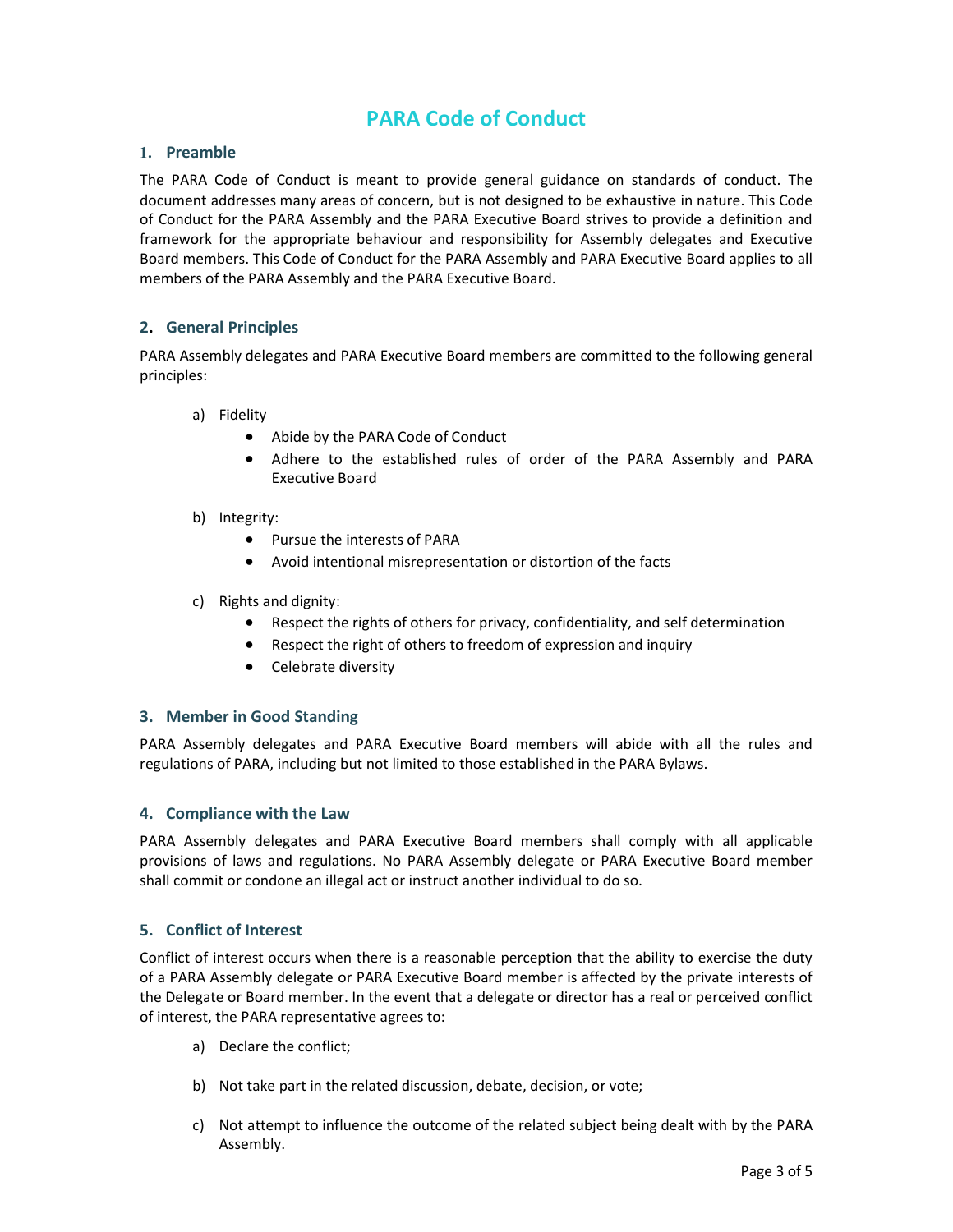#### 6. Confidential Information

PARA Assembly delegates and PARA Executive Board members shall, at all times, maintain the confidentiality of information acquired as a consequence of their services to PARA and must not make use of, or reveal such information or records except in the course of performance of their duties and/or responsibilities, or until the information is made public, this obligation extends beyond the PARA delegate's or Board member's direct involvement with PARA.

PARA Assembly delegates and PARA Executive Board members will be privileged with aggregate contact information. The use of this contact information is for PARA-sanctioned communication only, as directed by the Chief Executive Officer, PARA President or confirmed proxy.

#### 7. Gifts and Entertainment

PARA Assembly delegates and PARA Executive Board members shall not accept entertainment, gifts or benefits that grant or appear to grant preferential treatment to any individual or constituency. Similarly, no PARA Assembly delegate or PARA Executive Board member shall offer entertainment, gifts, or benefits in order to secure preferential treatment. Gifts, entertainment and benefits may only be accepted or offered in the normal exchanges common to business or professional relationships.

#### 8. Responsibilities and Expectations

- a) Accountability PARA Assembly delegates and PARA Executive Board members shall:
	- Act honestly and in good faith and use their best efforts to represent the interests of their aggregate and/or role and in developing and furthering the mission and vision of PARA.
	- Exercise the care, diligence, and skills of a reasonably prudent person under comparable circumstances.
	- Treat others fairly and with courtesy and respect.
- b) Actions PARA Assembly delegates and PARA Executive Board members shall:
	- Understand their roles and act on them.
	- Attend and actively participate in PARA Assembly meetings and activities, and provide due notice if they are unable to attend.
	- Prepare for PARA Assembly meetings in a responsible fashion including reading pre-circulated materials and consulting with their constituency or constituencies where applicable.
	- Strive to make positive and constructive contributions in the PARA Assembly meetings and to interact appropriately with other individuals.
	- Participate in applicable evaluation processes to enable PARA to continually improve.
- c) Responsibilities PARA Assembly delegates and PARA Executive Board members will:
	- Represent their constituency or constituencies, but will refrain from voicing opinions on PARA matters to external entities unless appropriately sanctioned.
	- Inform their constituencies of discussions or decisions that have occurred at the PARA Assembly meetings.
	- Shall not purport to speak on behalf of PARA unless they have the authority to do so.